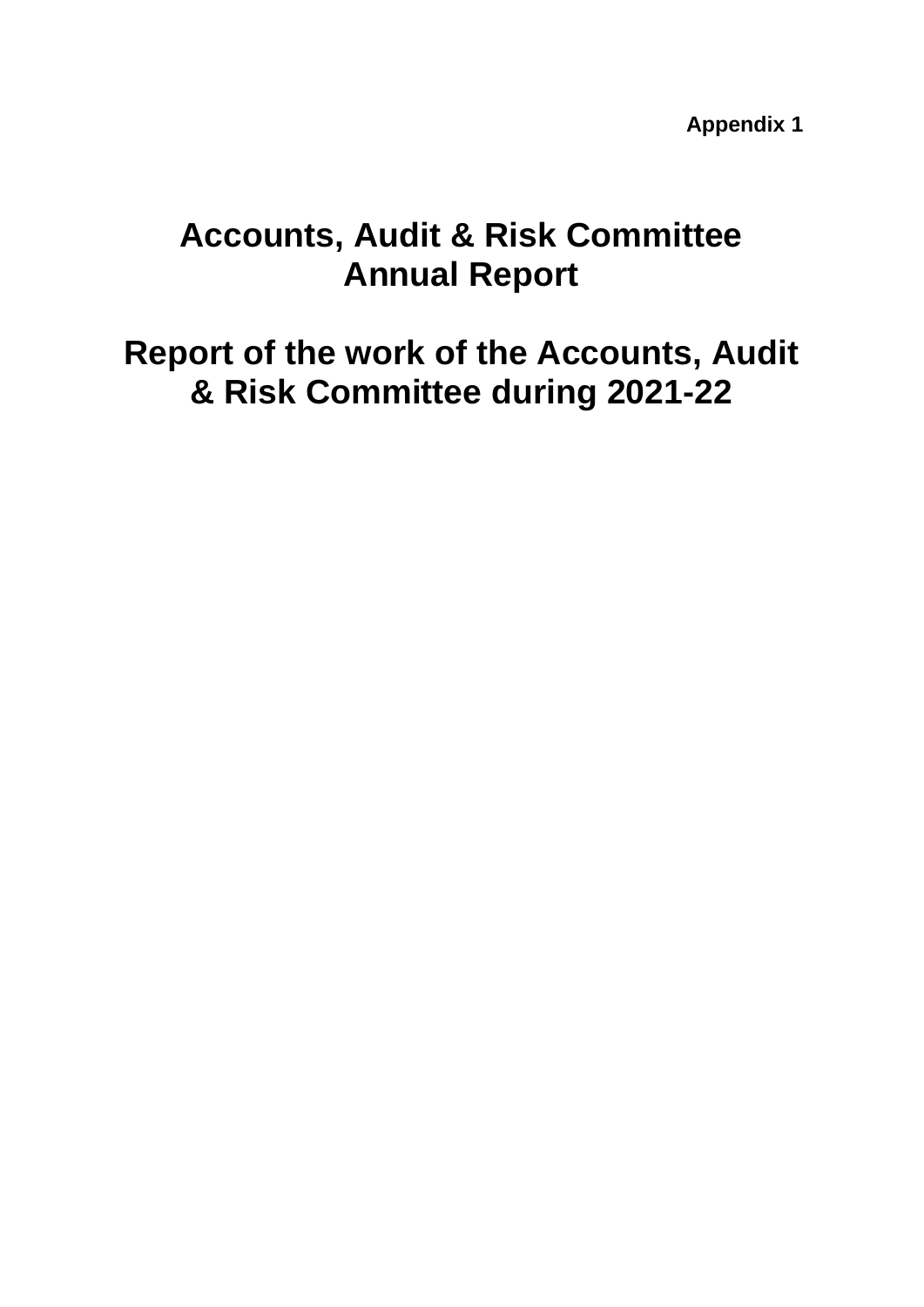# **Contents**

| <b>Section</b>                               | Page |
|----------------------------------------------|------|
| Chairman's Introduction                      | 3    |
| Role of the Accounts, Audit & Risk Committee | 4    |
| <b>Key Activities</b>                        | 5    |

# **Annex**

1. Accounts, Audit & Risk Committee Functions (terms of reference)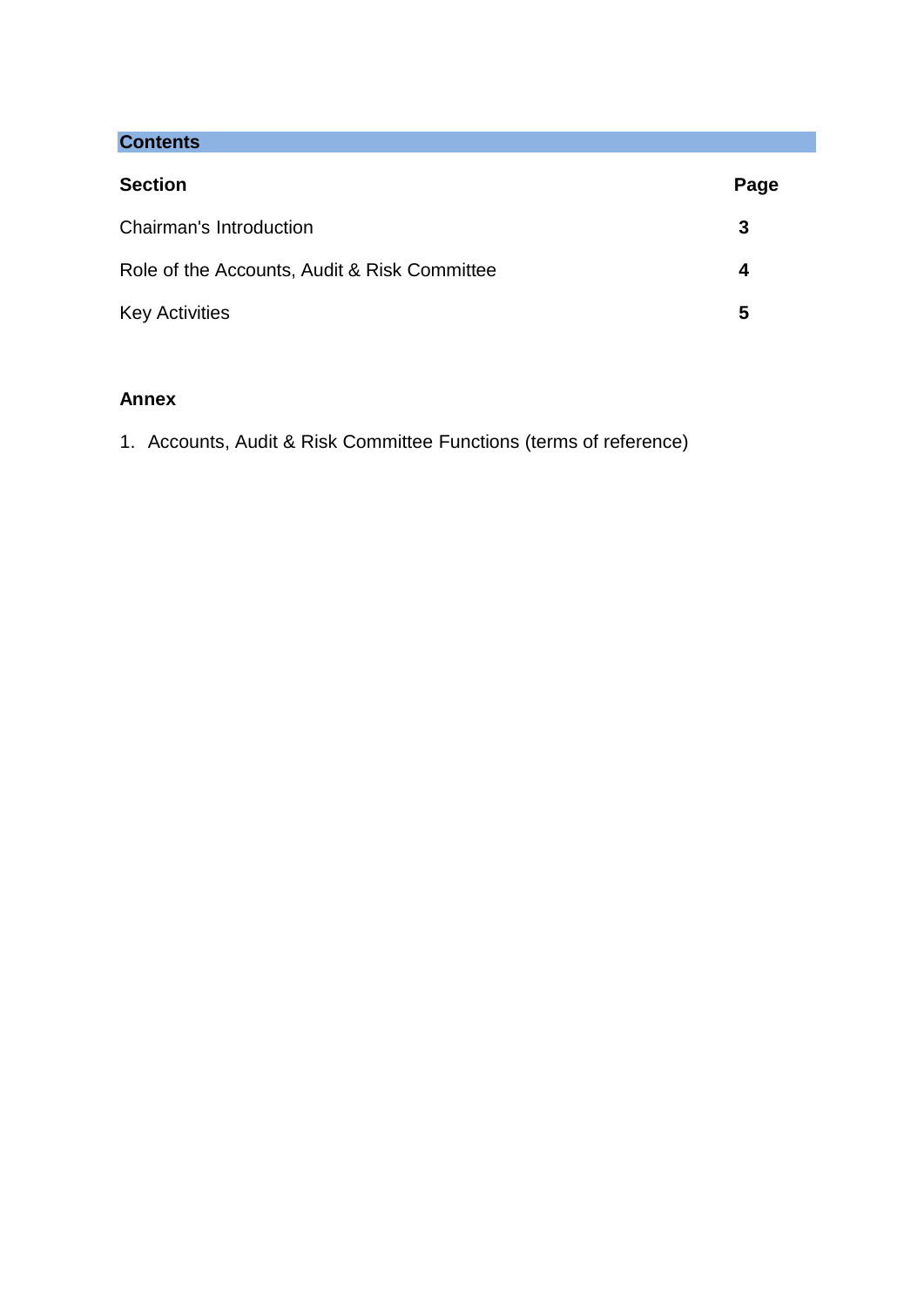#### **Chairman's Introduction**

As the Chairman I am very pleased to present this annual report which sets out the role of the Accounts, Audit & Risk Committee and summarises the work we have undertaken during the financial year 2021/22.

The Committee is a key component of the council's governance framework, providing independent support to ensure good governance and strong public financial management.

The Committee continues to be well supported by Officers, providing a high standard of reports and presentations. I would like to thank the Finance Team, Risk & Performance Team, and Internal Audit for their input.

I should like to take this opportunity to give my personal thanks to all the officers, my Vice Chairman Cllr Hugo Brown and without exception, all fellow Committee members who have contributed and supported the work of the Committee in such a meaningful and positive way throughout the past year, despite the challenges presented by the COVID pandemic to the administration and operation of the department.

## **COUNCILLOR MIKE KERFORD-BYRNES**

Chairman, Accounts, Audit & Risk Committee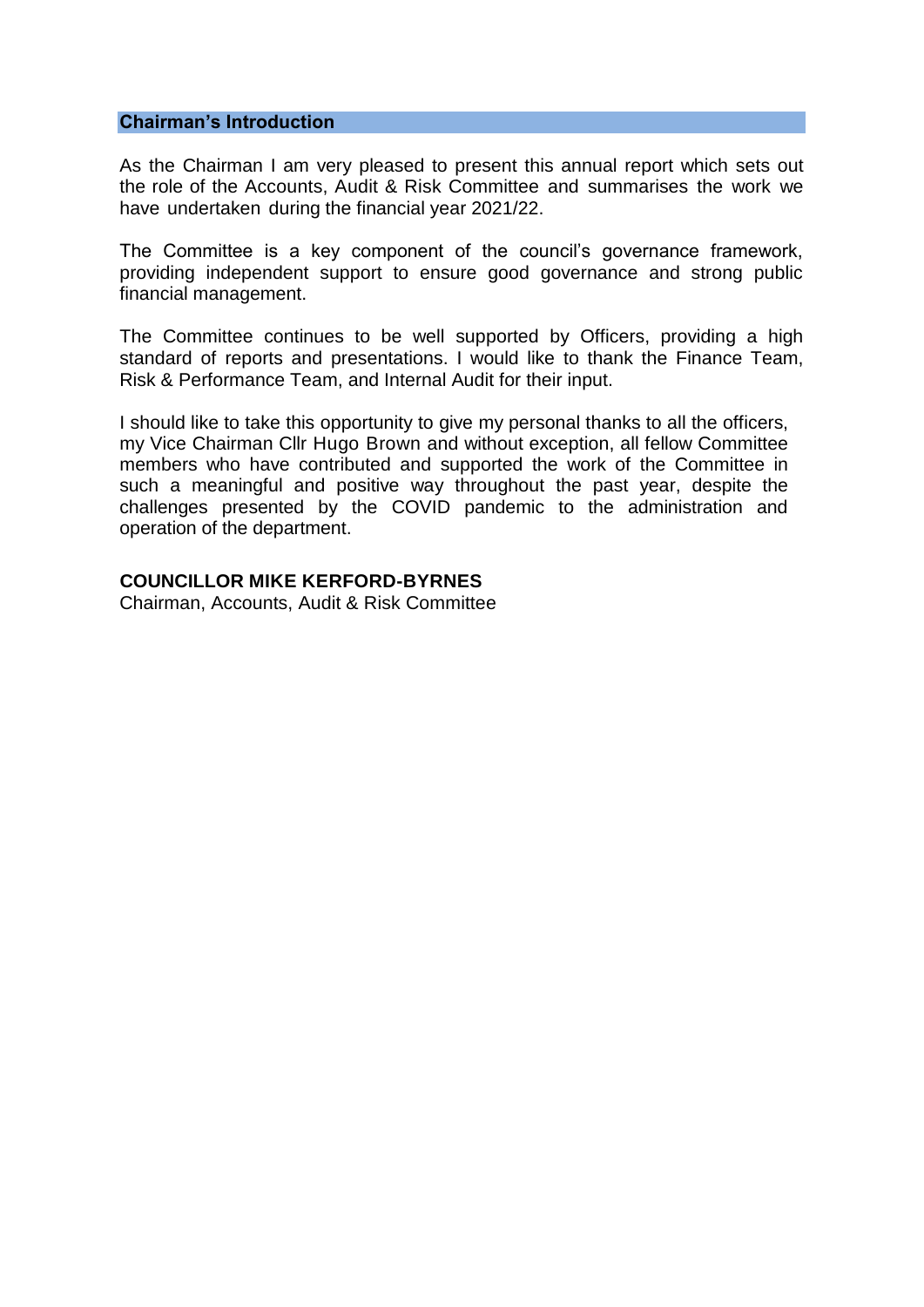# **Role of the Accounts, Audit & Risk Committee**

The Accounts, Audit & Risk Committee operates in accordance with the "Audit Committees, Practical Guidance for Local Authorities" produced by the Chartered Institute of Public Finance and Accountancy (CIPFA) in 2018. The Guidance defines the purpose of an Audit Committee as follows:

- 1. Audit committees are a key component of an authority's governance framework. Their function is to provide an independent and high level resource to support good governance and strong public financial management.
- 2. The purpose of and Audit Committee is to provide to those charged with governance independent assurance on the adequacy of the risk management framework, the internal control environment and the integrity of the financial reporting and annual governance processes. By overseeing internal and external audit it makes an important contribution to ensuring that effective assurance arrangements are in place.

The key functions of the Account's Audit & Risk Committee are defined within its terms of reference; this is attached as Annex 1 to this report.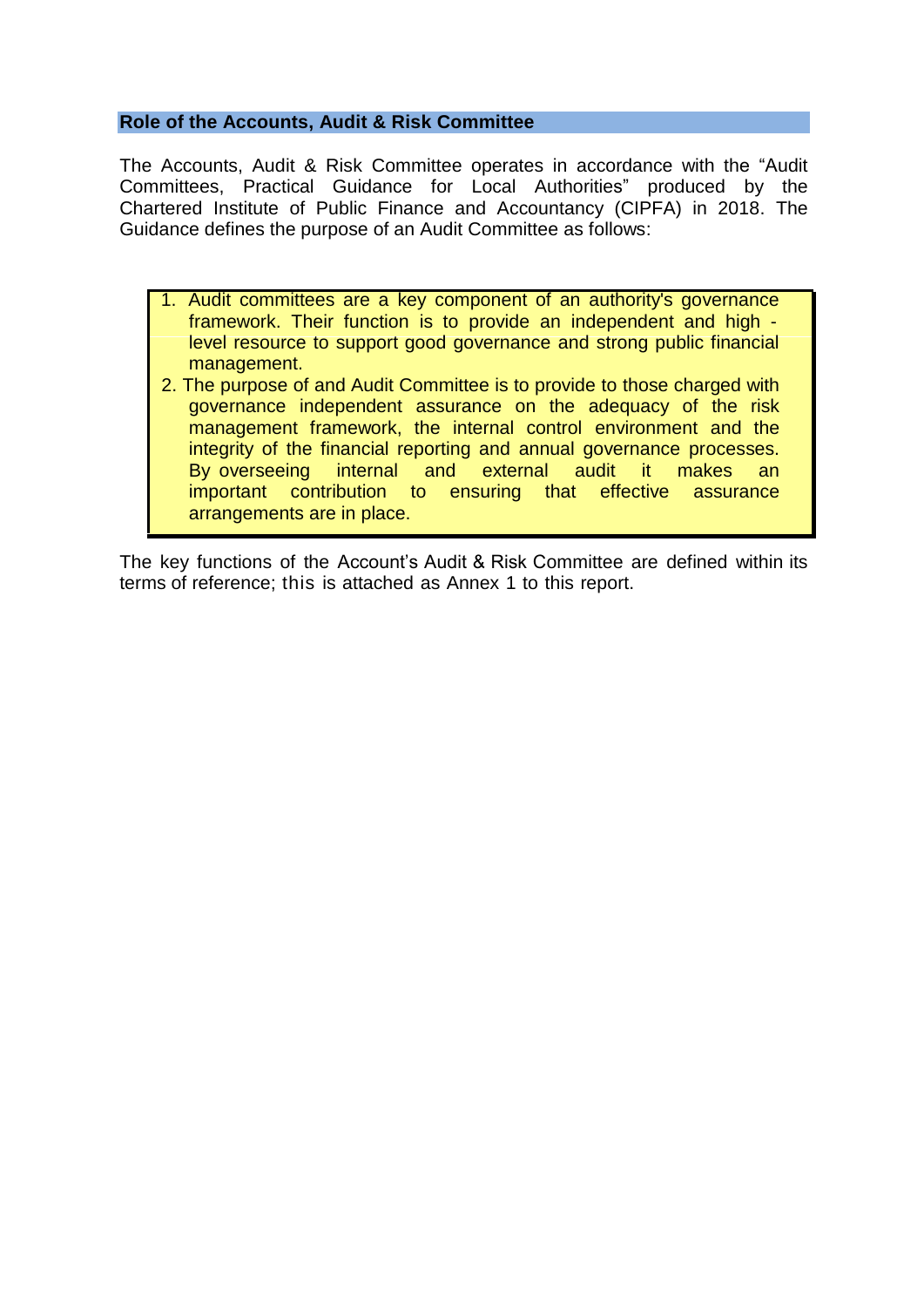# **How the Committee has discharged its responsibilities during 2021/22**

| <b>Key AARC Activities</b>                                                   | June<br>21 | <b>July</b><br>21 | <b>Sept</b><br>21 | <b>Nov</b><br>21 | Jan<br>22 | <b>March</b><br>22 |
|------------------------------------------------------------------------------|------------|-------------------|-------------------|------------------|-----------|--------------------|
| <b>Financial Reporting</b>                                                   |            |                   |                   |                  |           |                    |
| Considered monthly performance, risk &                                       |            |                   |                   |                  |           |                    |
| finance monthly report                                                       |            |                   |                   |                  |           |                    |
| 2020/21 Annual Statement of Accounts                                         |            |                   |                   |                  |           |                    |
| up-date                                                                      |            |                   |                   |                  |           |                    |
| Review of Treasury Management Outturn                                        |            |                   |                   |                  |           |                    |
| 2020/21                                                                      |            |                   |                   |                  |           |                    |
| Treasury Management 2021/22 update                                           |            |                   |                   |                  |           |                    |
| Capital and Investment Strategy 2022/23                                      |            |                   |                   |                  |           |                    |
| Treasury Management Strategy 2022/23                                         |            |                   |                   |                  |           |                    |
| <b>Treasury Management Training</b>                                          |            |                   |                   |                  |           |                    |
| <b>Housing Benefit Subsidy Audit</b>                                         |            |                   |                   |                  |           |                    |
| Housing Benefit Risk Based Verification                                      |            |                   |                   |                  |           |                    |
| Policy                                                                       |            |                   |                   |                  |           |                    |
| Review of Support to Subsidiaries                                            |            |                   |                   |                  |           |                    |
| <b>Internal Audit</b>                                                        |            |                   |                   |                  |           |                    |
| Annual Report of the Chief Internal Auditor                                  |            |                   |                   |                  |           |                    |
| 2020/21                                                                      |            |                   |                   |                  |           |                    |
| Internal Audit Strategy and Plan 2021/22                                     |            |                   |                   |                  |           |                    |
| Review of Internal Audit Reports and                                         |            |                   |                   |                  |           |                    |
| monitor of in-year progress                                                  |            |                   |                   |                  |           |                    |
| Review of Internal Audit Charter and                                         |            |                   |                   |                  |           |                    |
| <b>Quality Assurance Programme</b>                                           |            |                   |                   |                  |           |                    |
| Update on implementation of management<br>actions from audit of GDPR 2021/22 |            |                   |                   |                  |           |                    |
| <b>External Audit</b>                                                        |            |                   |                   |                  |           |                    |
| External audit progress updates                                              |            |                   |                   |                  |           |                    |
| Review of those charged with governance                                      |            |                   |                   |                  |           |                    |
| - response to EY                                                             |            |                   |                   |                  |           |                    |
| <b>Annual Audit Opinion</b>                                                  |            |                   |                   |                  |           |                    |
| <b>Appointment of External Auditors</b>                                      |            |                   |                   |                  |           |                    |
| <b>Governance &amp; Risk Management</b>                                      |            |                   |                   |                  |           |                    |
| As above under financial reporting -                                         |            |                   |                   |                  |           |                    |
| Considered monthly performance, risk &                                       |            |                   |                   |                  |           |                    |
| finance monthly report                                                       |            |                   |                   |                  |           |                    |
| Approval of Annual Governance Statement                                      |            |                   |                   |                  |           |                    |
| (AGS) for 2020/21                                                            |            |                   |                   |                  |           |                    |
| Annual Governance Statement - review of                                      |            |                   |                   |                  |           |                    |
| actions                                                                      |            |                   |                   |                  |           |                    |
| AARC - draft annual report                                                   |            |                   |                   |                  |           |                    |
| Appointment of independent member                                            |            |                   |                   |                  |           |                    |
| <b>Risk Management Training</b>                                              |            |                   |                   |                  |           |                    |
|                                                                              |            |                   |                   |                  |           |                    |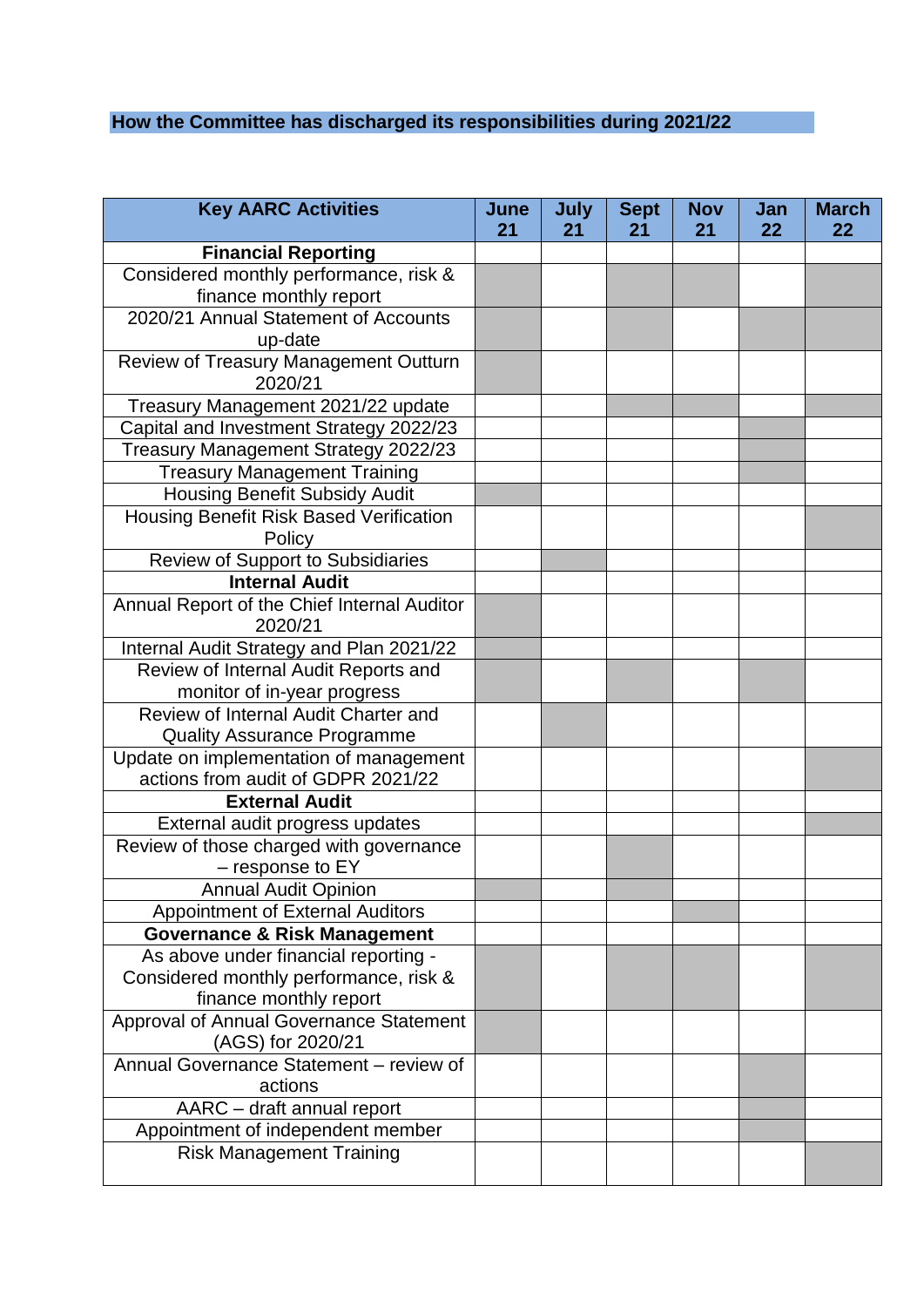| <b>Key AARC Activities</b>             | June<br>21 | July<br>21 | <b>Sept</b><br>21 | <b>Nov</b><br>21 | Jan<br>22 | <b>March</b><br>22 |
|----------------------------------------|------------|------------|-------------------|------------------|-----------|--------------------|
| <b>Counter-Fraud</b>                   |            |            |                   |                  |           |                    |
| Approval of Counter-Fraud Strategy and |            |            |                   |                  |           |                    |
| plan for 2021/22                       |            |            |                   |                  |           |                    |
| Counter-Fraud Plan update              |            |            |                   |                  |           |                    |

## **Our work in 2020/21**

The key activities of the Committee are captured in the table above. In summary:

# **Financial Reporting**

The Committee reviewed and approved the annual statement of accounts on behalf of the Council and considered the external auditors report. The Committee reviewed the proposed accounting policies for the statement of accounts.

The Committee receives reports on Treasury Management throughout the year, exercising its stewardship role, including the Treasury Management Outturn Report for 2020/21 and quarterly Treasury Management monitoring reports for 2021/22. Additionally, the Committee considered the Capital and Investment Strategy and the Treasury Management Strategy 2022/23 and submitted recommendations for the adoption of all three to full Council. The Committee have provided effective scrutiny of the treasury management strategy and policies through receiving regular reports of activity, reviewing the treasury risk profile and adequacy of treasury risk management.

## **Internal Audit**

The Committee approved the Internal Audit Strategy for 2021/22, including the annual audit plan.

The Committee receives regular progress reports from the Chief Internal Auditor, including summaries of the outcomes from Internal Audit work.

The Committee has continued to review, and monitor material weaknesses identified from the internal audit reports with Senior Managers attending to provide assurance on how the issues were being addressed. This has supported the implementation of the actions plans to deliver the required improvements in key areas for the Council.

The completion of the Internal Audit Plan and the annual statement of the Chief Internal Auditor is produced for the Committee at the end of the financial year. Based on the evidence of the reports presented to the Committee, the internal audit team continues to provide an effective challenge and therefore assurance on the key risk activities.

The Committee approves the Internal Audit Charter on an annual basis, this was approved at the July 2021 meeting.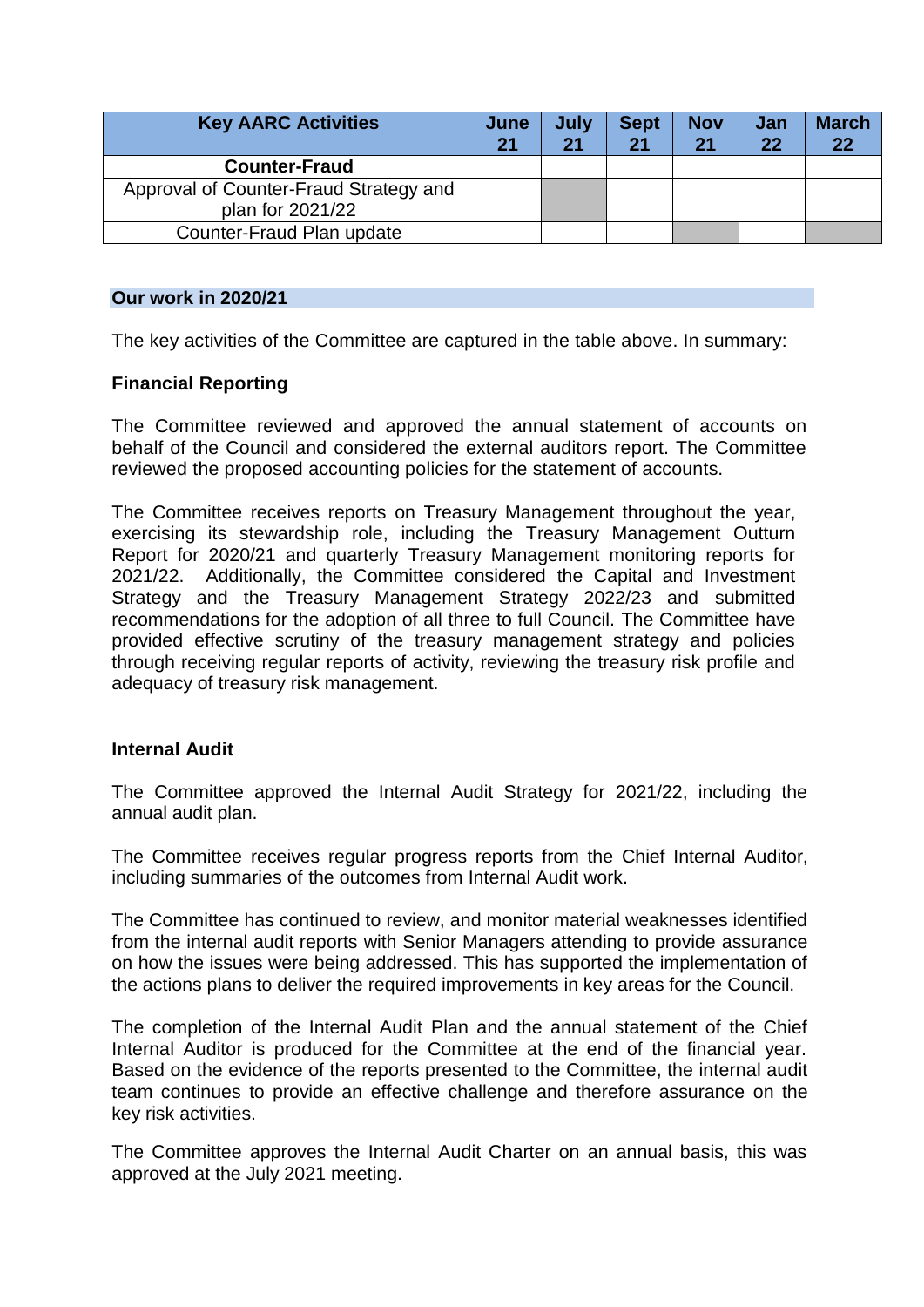# **External Audit**

The Council's external auditors, Ernst and Young, attended the committee meetings during 2021/22, providing regular updates on their work plan and any matters arising.

The Committee is satisfied that the External Auditors are free to carry out their duties without restrictions. We are also assured that if identified they would bring any material issues to the attention of the Committee.

The Committee endorses the nationally expressed criticisms of the intensity and timetables of External Audits. They are especially concerned about the knock-on effects of delays to the 2020/21 Audit on the start (and completion) of the 2021/22 Audit.

# **Governance & Risk Management**

The Committee approved the Annual Governance Statement (AGS) for 2020/21 as part of the Council's accounts.

The Committee receives regular updates on risk management, considering the Performance, Risk and Finance Monitoring Report which includes review of the Leadership Risk Register.

The Committee have considered and agreed to the recruitment and appointment of an independent member in line with good practice guidelines for audit committees.

# **Counter-Fraud**

The Committee receives regular updates from the Counter Fraud Team on outcomes of investigations. The Committee plays a key role in monitoring the effectiveness of the Council's counter fraud arrangements.

Overall, the Council has a strong system of internal control, so as expected, there is very little fraud identified; however nationally statistics show that fraud is on the increase, so it is important that the Council remains vigilant.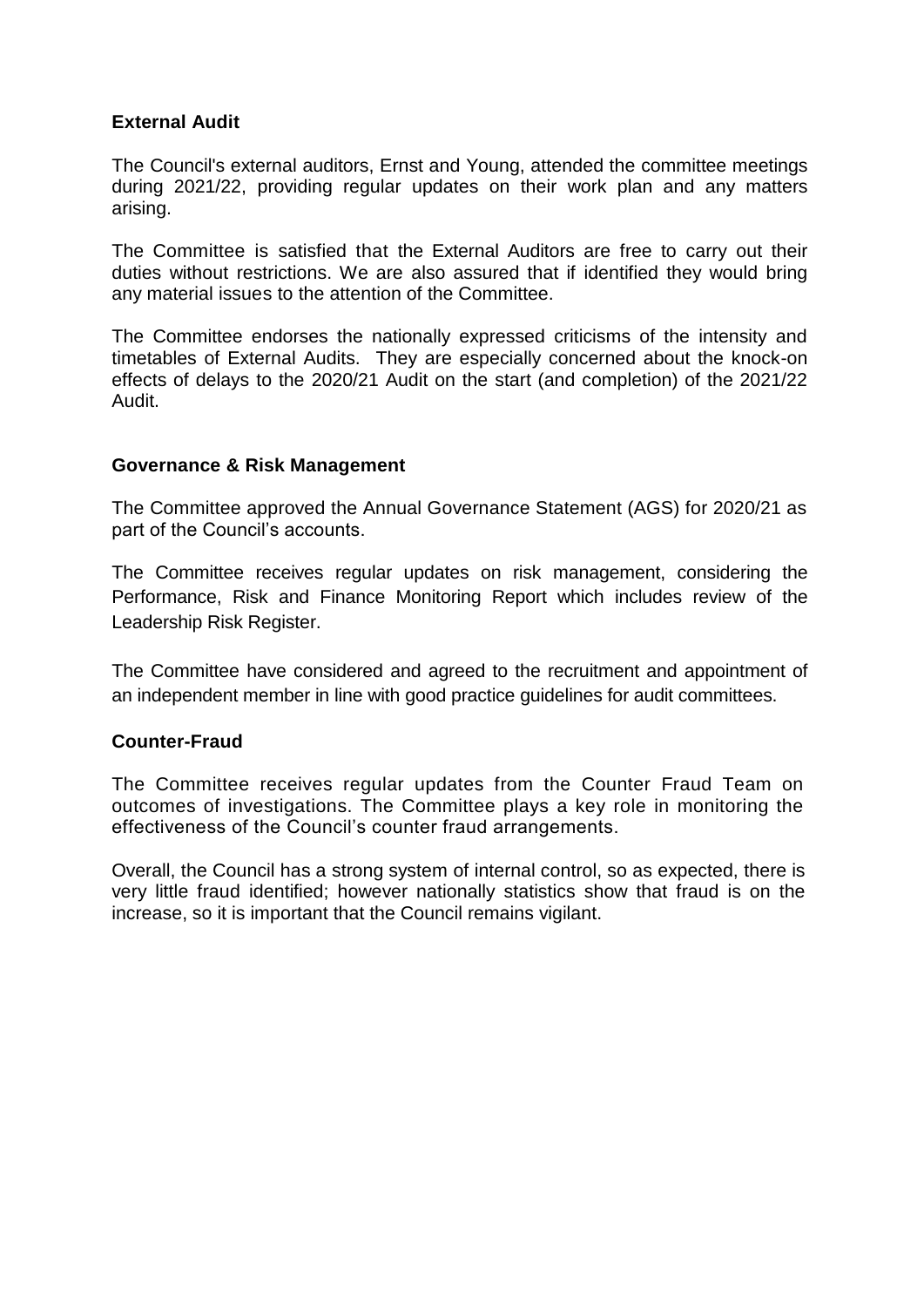# **Annex 1 – Accounts, Audit & Risk Committee Terms of Reference**

# **Accounts, Audit and Risk Committee Terms of Reference**

Accounts, Audit and Risk Committee shall comprise 8 members with unnamed Substitutes. Every permanent Committee member shall undertake appropriate training before being permitted to serve on the Committee.

# Statement of Purpose

1. The Accounts, Audit and Risk Committee is a key component of Cherwell District Council's corporate governance framework. It provides an independent and high-level focus on the adequacy of the risk management framework, the internal control environment, the integrity of the financial reporting and governance processes. By overseeing internal and external audit it makes an important contribution to ensuring that effective assurance arrangements are in place.

## Governance, risk and control

2. To review the council's corporate governance arrangements against the good governance framework, including the ethical framework and consider the local code of governance.

3. To review the AGS prior to approval and consider whether it properly reflects the risk environment and supporting assurances, taking into account internal audit's opinion on the overall adequacy and effectiveness of the council's framework of governance, risk management and control.

4. To consider the council's arrangements to secure value for money and review assurances and assessments on the effectiveness of these arrangements.

5. To consider the council's framework of assurance and ensure that it adequately addresses the risks and priorities of the council.

6. To monitor the effective development and operation of risk management in the council.

7. To monitor progress in addressing risk-related issues reported to the committee.

8. To consider reports on the effectiveness of internal controls and monitor the implementation of agreed actions.

9. To review the assessment of fraud risks and potential harm to the council from fraud and corruption.

10. To monitor the counter-fraud strategy, actions and resources.

11. To review the governance and assurance arrangements for significant partnerships or collaborations.

## Internal Audit

12. To approve the internal audit charter.

13. To review proposals made in relation to the appointment of external providers of internal audit services and to make recommendations.

14. To approve the risk-based internal audit plan, including internal audit's resource requirements, the approach to using other sources of assurance and any work required to place reliance upon those other sources.

15. To approve significant interim changes to the risk-based internal audit plan and resource requirements.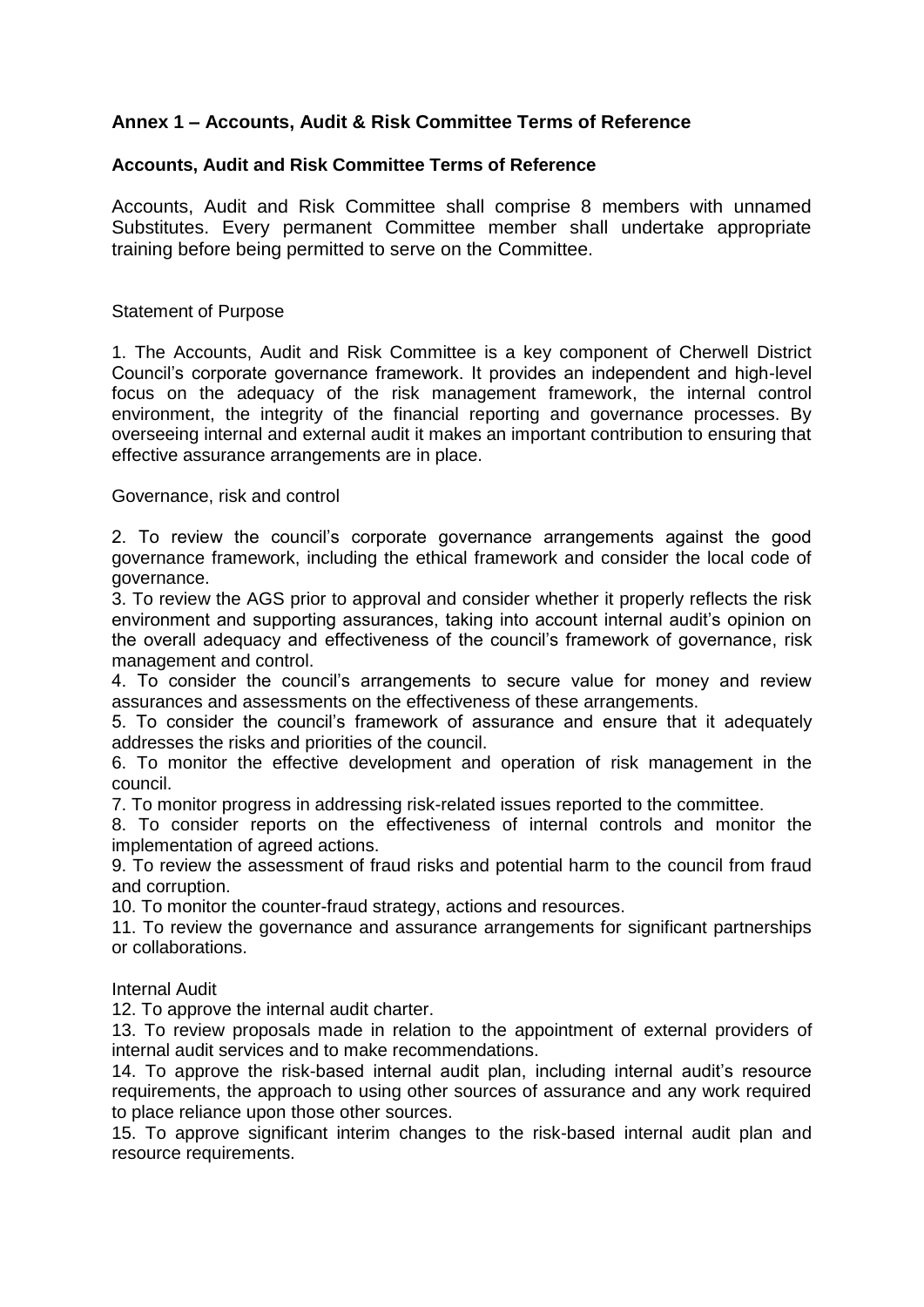16. To make appropriate enquiries of both management and the head of internal audit to determine if there are any inappropriate scope or resource limitations.

17. To consider any impairments to independence or objectivity arising from additional roles or responsibilities outside of internal auditing of the head of internal audit. To approve and periodically review safeguards to limit such impairments.

18. To consider reports from the head of internal audit on internal audit's performance during the year, including the performance of external providers of internal audit services. These will include:

a) updates on the work of internal audit including key findings, issues of concern and action in hand as a result of internal audit work

b) regular reports on the results of the QAIP (Quality Assurance Improvement Programme)

c) reports on instances where the internal audit function does not conform to the PSIAS (Public Sector Internal Audit Standards), considering whether the non-conformance is significant enough that it must be included in the AGS.

19. To consider the head of internal audit's annual report:

a) The statement of the level of conformance with the PSIAS and the results of the QAIP that support the statement – these will indicate the reliability of the conclusions of internal audit.

b) The opinion on the overall adequacy and effectiveness of the council's framework of governance, risk management and control together with the summary of the work supporting the opinion – these will assist the committee in reviewing the AGS.

20. To consider summaries of specific internal audit reports as requested.

21. To receive reports outlining the action taken where the head of internal audit has concluded that management has accepted a level of risk that may be unacceptable to the authority or there are concerns about progress with the implementation of agreed actions.

22. To contribute to the QAIP and in particular, to the external quality assessment of internal audit that takes place at least once every five years.

23. To provide free and unfettered access to the audit committee chair for the head of internal audit, including the opportunity for a private meeting with the committee.

External audit

24. To support the independence of external audit through consideration of the external auditor's annual assessment of its independence and review of any issues raised by PSAA (Public Sector Audit Appointments) or the authority's auditor panel as appropriate. 25. To consider the external auditor's annual letter, relevant reports and the report to

those charged with governance.

26. To consider specific reports as agreed with the external auditor.

27. To comment on the scope and depth of external audit work and to ensure it gives value for money.

28. To advise and recommend on the effectiveness of relationships between external and internal audit and other inspection agencies or relevant bodies.

## Financial reporting

29. To review the annual statement of accounts. Specifically, to consider whether appropriate accounting policies have been followed and whether there are concerns arising from the financial statements or from the audit that need to be brought to the attention of the council.

30. To consider the external auditor's report to those charged with governance on issues arising from the audit of the accounts.